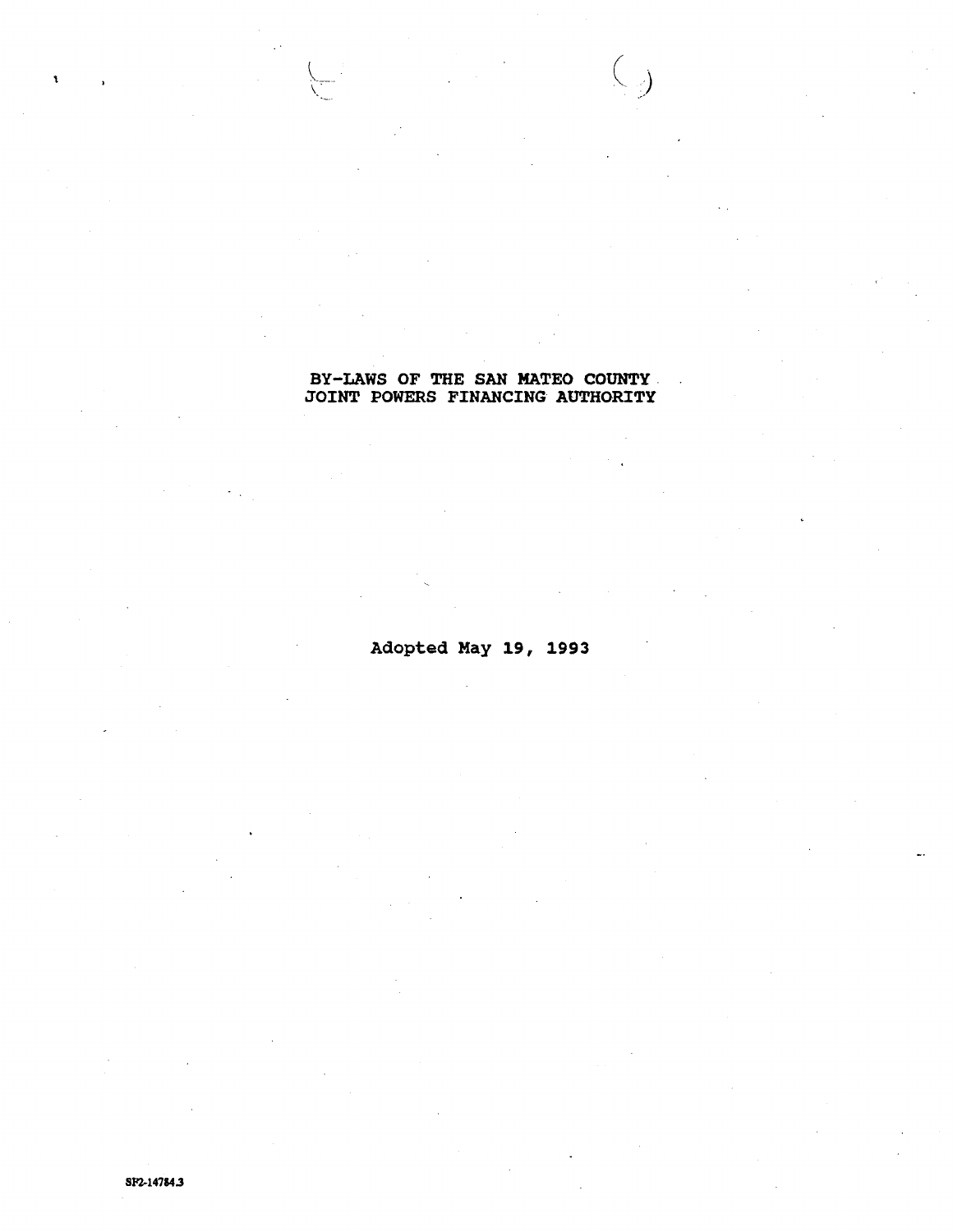## ARTICLE  $I$  - THE AUTHORITY

*(* ..\_...\_\_ *(* 

., .. *.. ·)* 

Section 1.1. Name. The official name of the Authority shall be the "San Mateo county Joint Powers Financing Authority".

section 1.2. Board Members. The Authority shall be administered by a governing board (the "Board"). The members of the Board shall serve terms as provided for in the Joint Exercise of Powers Agreement (the "Agreement") by and between the County and commission. The term of office of a member of the Board shall terminate only when a replacement member has been selected and the successor to such member becomes a member of the Board. Members of the Board shall, to the extent required by law, comply with the requirements of the California Political Reform Act, as amended from time to time, and any other requirements applicable to members of the governing board of a joint powers authority.

section 1,3. Office and Place of Meetings. The business office of the Authority shall be at 590 Hamilton Street, Redwood City, California 94063, or at such other place as may be designated by the Board. Regular meetings shall be held at 590 Hamilton Street, Redwood City, California 94063, or at such other place as the Board may designate.

Section **1,4.** Compensation. Members may receive their actual and necessary expenses, including travel expenses incurred in the discharge of their duties, but only when authorized by the Authority and approved by the County and only if there are unencumbered funds available for such purpose.

Section 1.5. Conflict of Interest Code. The Board shall, to the extent required by law, adopt a conflict of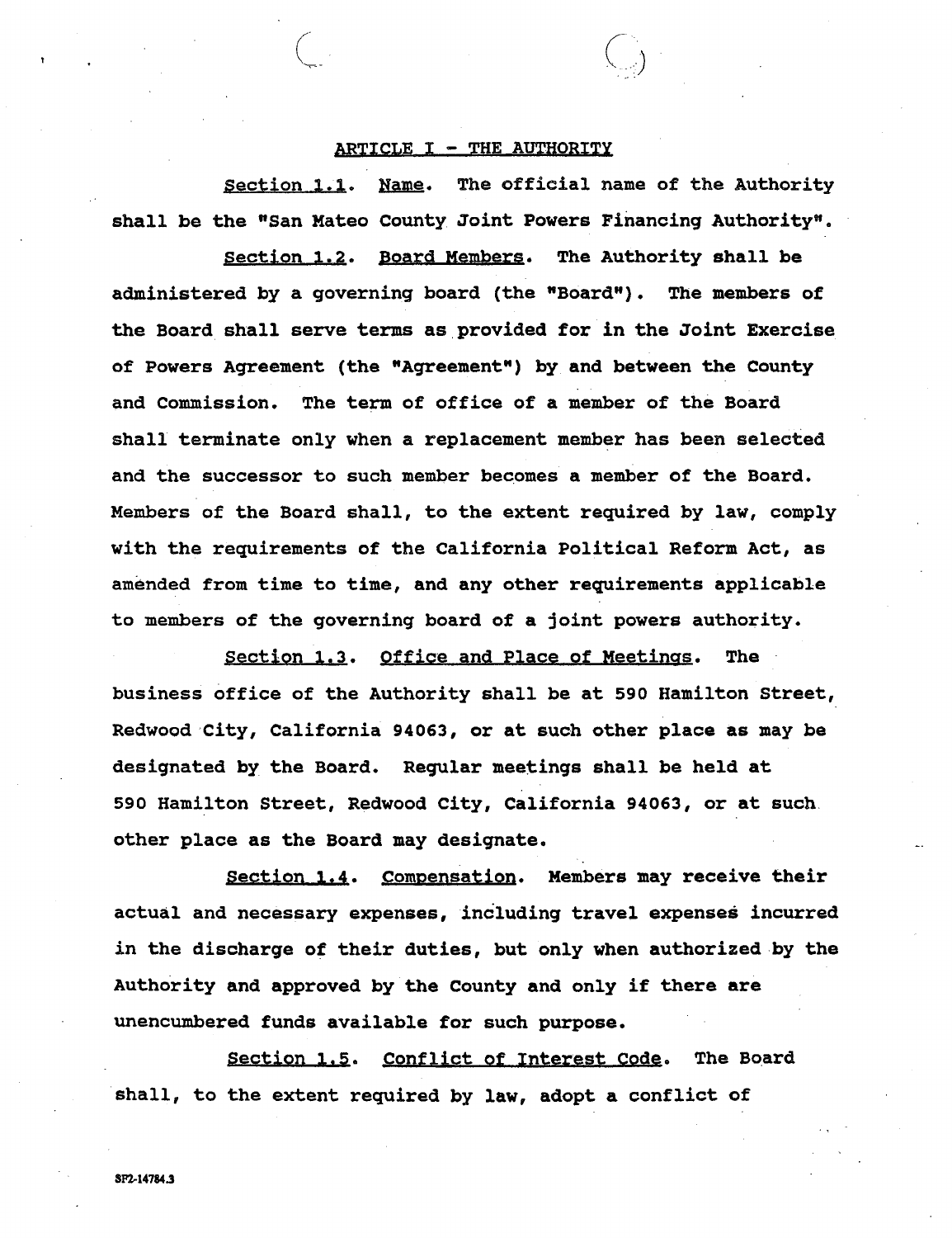interest code and submit such code to the Board of Supervisors of the County, which is hereby designated as the Authority's code reviewing body.

*()* 

## ARTICLE II - OFFICERS

Section 2.1. Officers. The officers of the Authority shall be the President, Secretary, Auditor and Treasurer who shall be elected by the Board.

Section 2.2. President. The President shall preside at all meetings of the Authority, and shall submit such information and recommendations to the Board as he or she may consider proper concerning the business, policies, and affairs of the Authority. The President shall also serve as the chief executive officer of the Authority and shall be responsible for execution and supervision of the affairs of the Authority. Except as otherwise authorized by resolution of the Board, the President or the President's designee shall sign all contracts, deeds and other instruments executed by the Authority.

Section 2.3. Secretary. The Secretary shall keep the records of the Authority, shall act as Secretary of the meetings of the Authority and record all votes, and shall keep a record of the proceedings of the Authority in a journal of proceedings to be kept for such purpose, and shall perform all duties incident to the office.

Section **2.4.** Treasurer. The Treasurer of the Authority shall perform the duties set forth in the Agreement.

Section 2.5. Auditor. The Auditor of the Authority shall perform the duties set forth in the Agreement.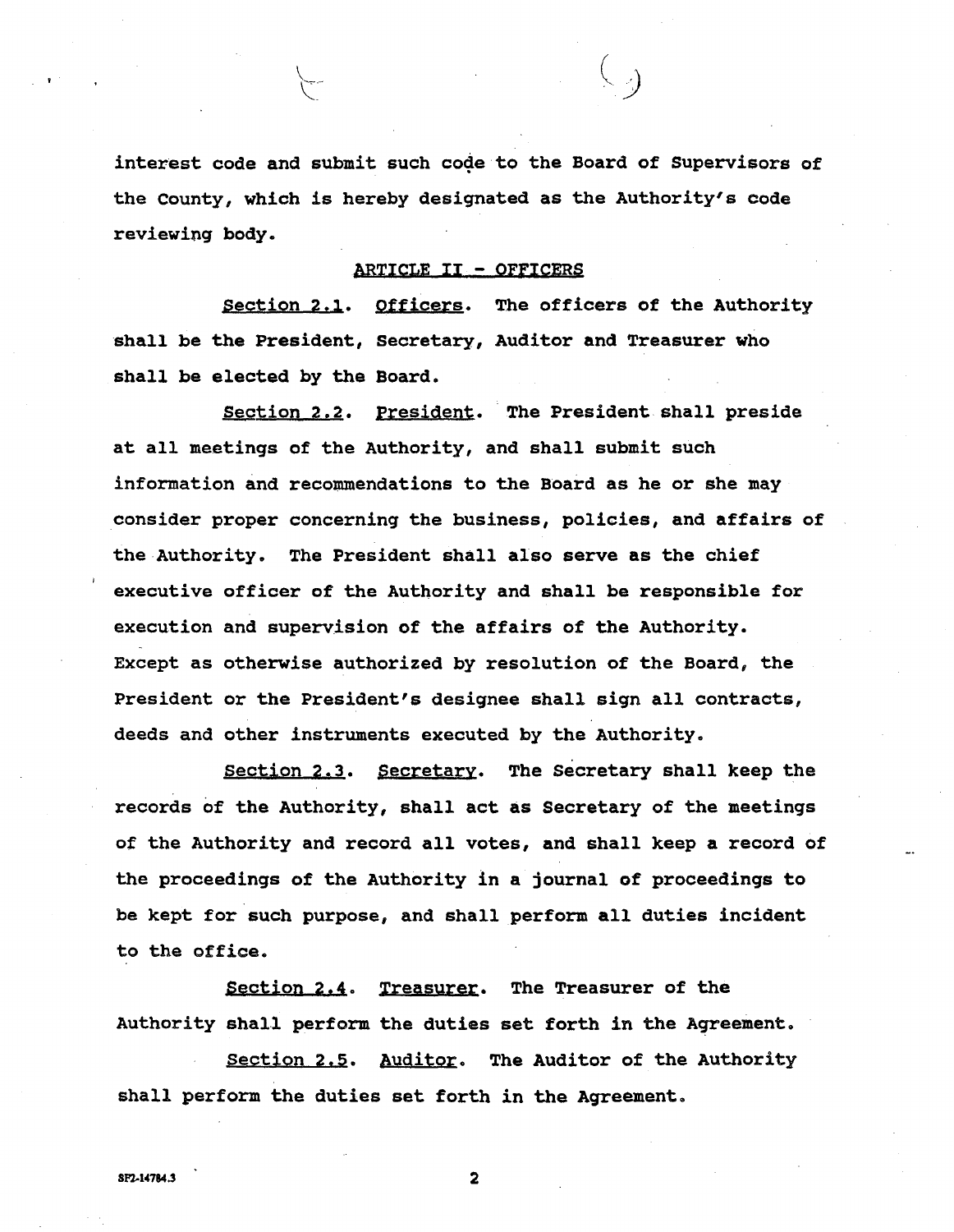Section 2.6. Election of Officers. Election of officers shall be the first order of business at the first regular meeting of the Authority held on the third Thursday of January in each year or on such other date and at such hour as may be fixed by the Board.

 $\bigg($ 

section 2,2. Authorization to Bind Authority. No member, officer, agent or employee of the Authority, without prior specific or general authority by a vote of the Board, shall have any power or authorization to bind the Authority by any contract, to pledge its credit, or to render it liable for any purpose in any amount.

## ARTICLE III - EMPLOYEES AND AGENTS

section 3.1. Appointment of Employees and Agents. The Authority may from time to time request from the County or the commission the services of such personnel, counsel or agents, permanent or temporary, **as may** be necessary to carry out the business and affairs of the Authority. The Board may in addition employ temporary professional and technical personnel, on such terms and at such rates of compensation as the Board may determine, for the performance of Authority business and affairs, provided that adequate sources of funds are identified for the payment of such temporary professional and technical services.

#### ARTICLE IV - MEETINGS

Section 4,1. Regular Meetings. Regular meetings shall be held at the business office of the Authority, or at such other place as the Authority by resolution may designate, on dates and at a time as fixed by Resolution of the Authority. If at any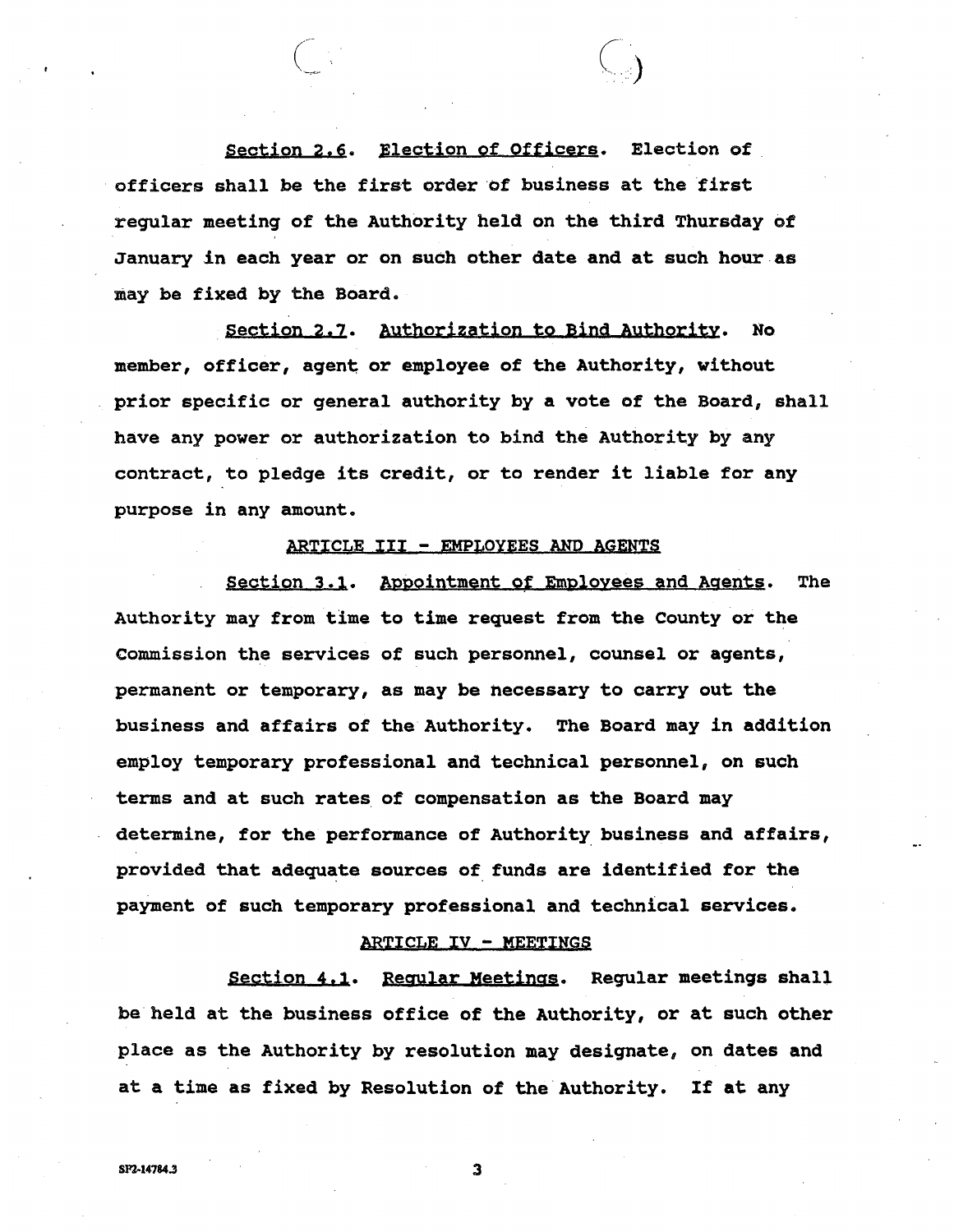time any regular meeting falls on a legal holiday, such regular meeting shall be held on the next business day at the same time.

At least 72 hours before a regular meeting, an agenda containing a brief general description of each item of business to be transacted or discussed shall be posted **at a** location freely accessible to members of the public. The agenda shall specify the time and location of the regular meeting. No action shall be taken on any item not appearing on the posted agenda except as permitted by law.

-The Authority shall in each year hold a regular meeting on the third Thursday of January in each year or on such other dated and at such hour as shall be fixed by the Board.

Section 4,2. Special Meetings. A special meeting may be called at any time by the President or upon the request of two of the members of the Board by delivering written notice to each member and to each person or entity entitled by law to receive such notices. Notices to the Board shall be sufficient if delivered to the Clerk of the Board of supervisors of the County. Notices to other persons or entities entitled by law to receive notices must be delivered personally or by mail and must be received at least 24 hours before the time of such meeting as specified in the notice. The call and notice shall specify the time and place of the special meeting and the business to be transacted and shall be posted at least 24 hours prior to the special meeting in a location that is freely accessible to members of the public. No other business shall be considered at such meetings by the Board. Such written notice may be dispensed

SP2-14784.3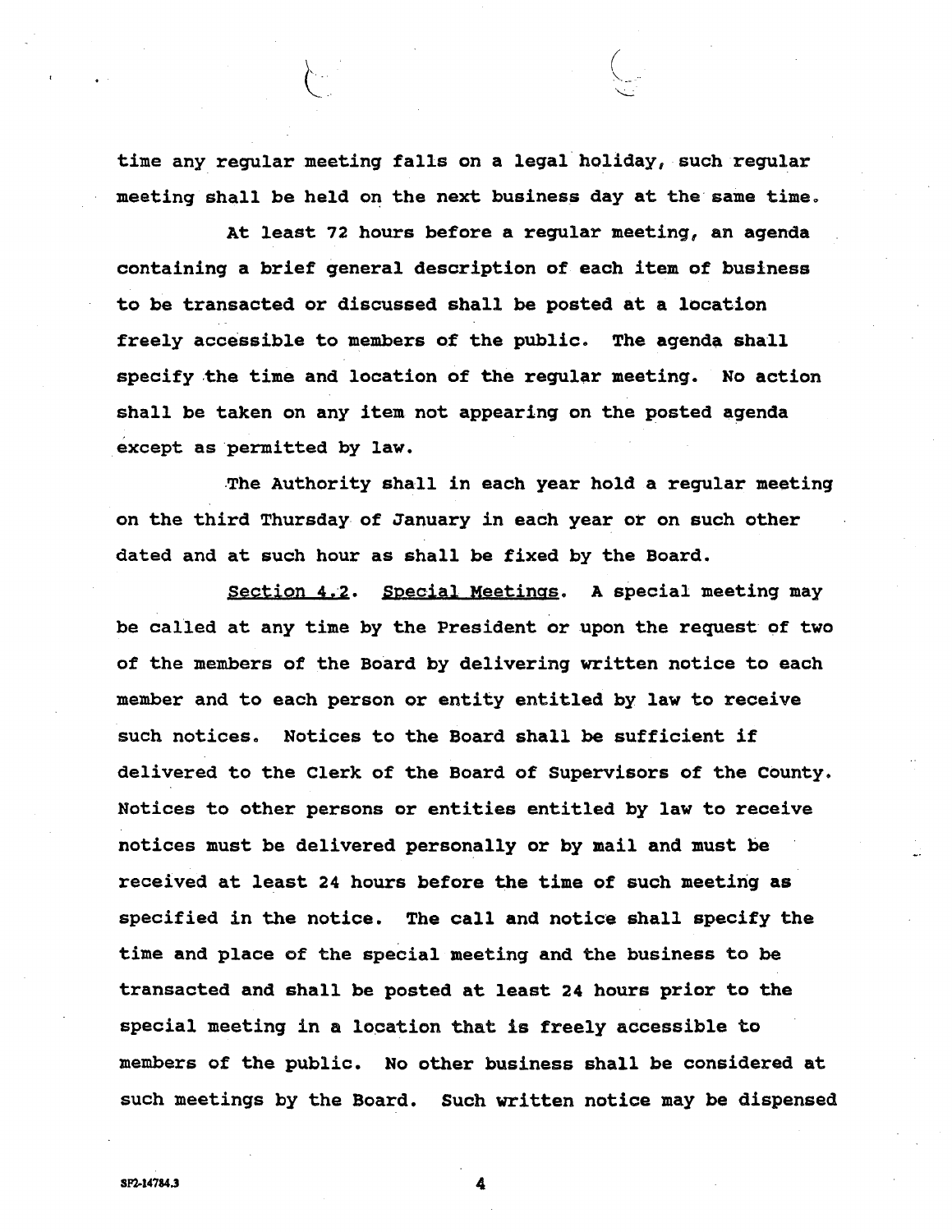with as to any member who at or prior to the time the meeting convenes files with the Secretary of the Authority a written waiver of notice. Such·waiver may be given by telegram. Such written notice may also be dispensed with as to any member who is .actually present at the time such special meeting convenes.

 $\begin{pmatrix} 1 & 1 \\ 1 & 1 \end{pmatrix}$ 

Section 4,3. Closed sessions. Nothing contained in these by-laws shall be construed to prevent the Authority **Board**  from holding closed sessions during a regular or special meeting concerning any matter permitted by law to be considered in a closed session.

Section **4.4.** Public Hearings. All public hearings held by the Board shall be held during regular or special meetings of the Board.

section 4.5. Adjourning Meetings and continuing Public Hearings to other Times or Places. The Board may adjourn any meeting to a time and place specified in the order of adjournment. Less than a quorum may so adjourn from time-to-time. If all members are absent from any regular meeting or adjourned regular meeting the secretary of the Authority may declare the meeting adjourned to a stated time and place and shall cause a written notice of the adjournment to be given in the same manner as provided for special meetings unless such notice is waived as provided for special meetings. A copy of the order or notice of adjournment shall be conspicuously posted on or near the door of the place where the meeting was held within 24 hours after the time of adjournment. When a regular or adjourned regular meeting is adjourned as provided in this

5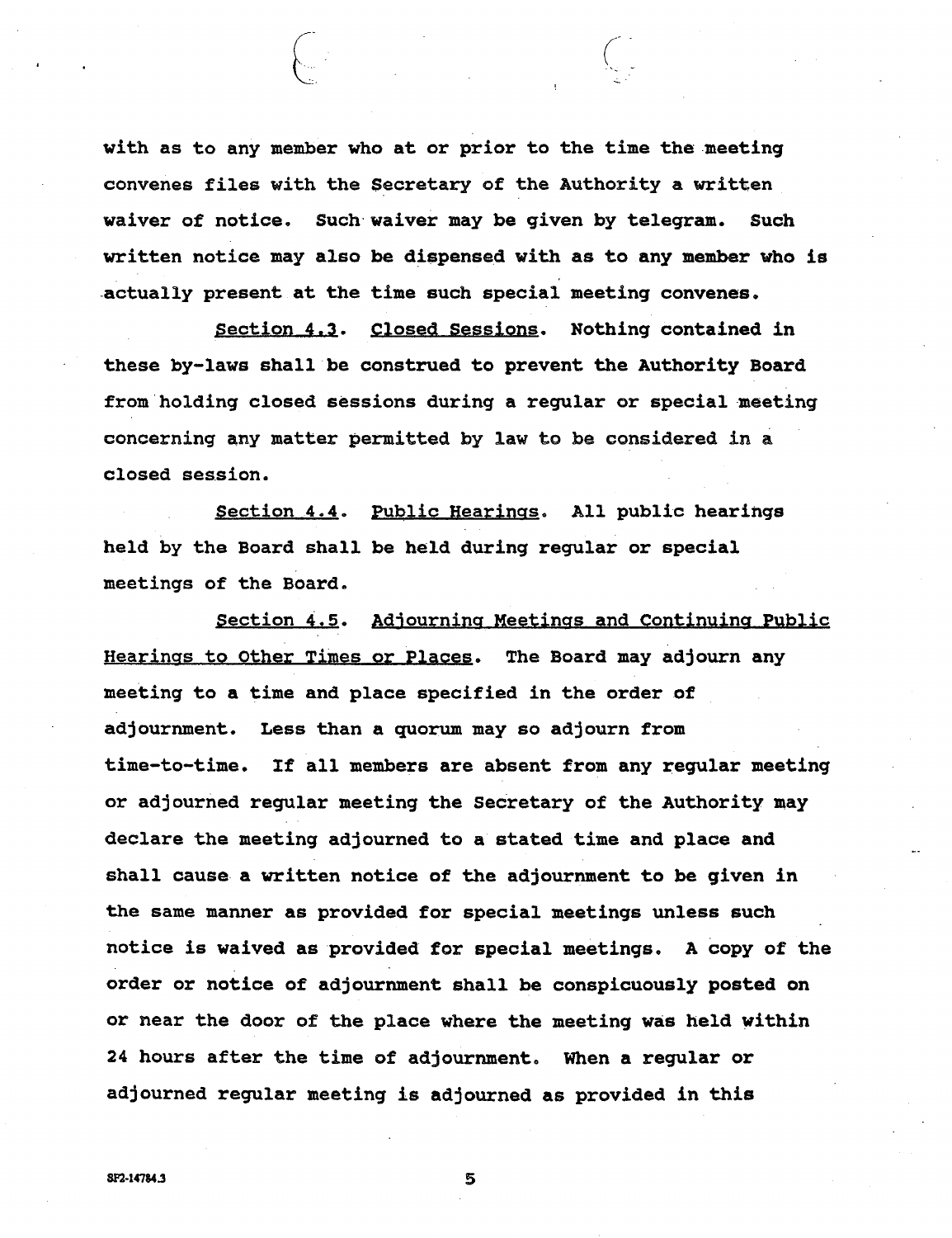section, the resulting adjourned regular meeting is a regular meeting for all purposes. When an order of adjournment of any meeting fails to state the hour at which the adjourned meeting is to be held, it shall be held at the hour specified for regular . meetings.

 $\left(\begin{array}{ccc} \zeta & \zeta \end{array}\right)$ 

Any public hearing being held, or any hearing noticed or ordered to be held at any meeting, may by order or notice of continuance be continued or recontinued to any subsequent meeting in the same manner and to the same extent set forth herein for the adjournment of the meetings; provided, that if the hearing is continued to a time less than 24 hours after the time specified in the order or notice of hearing a copy of the order or notice of continuance shall be posted immediately following the meeting at which the order or declaration of continuance was adopted or made.

section 4,6. Meetings to be Open and Public. All meetings of Authority members to take action or to deliberate concerning Authority business and its conduct shall be open and public. All persons shall be permitted to attend any such meetings except as otherwise provided or permitted by law and Section 4.3 of these by-laws.

Section 4.7. Quorum. A majority of the members of the Board shall constitute a quorum for the purpose of conducting its business and exercising its powers and for all other official purposes, except that less than a quorum may adjourn from time to time until a quorum is obtained.

 $S$ P2-14784.3 6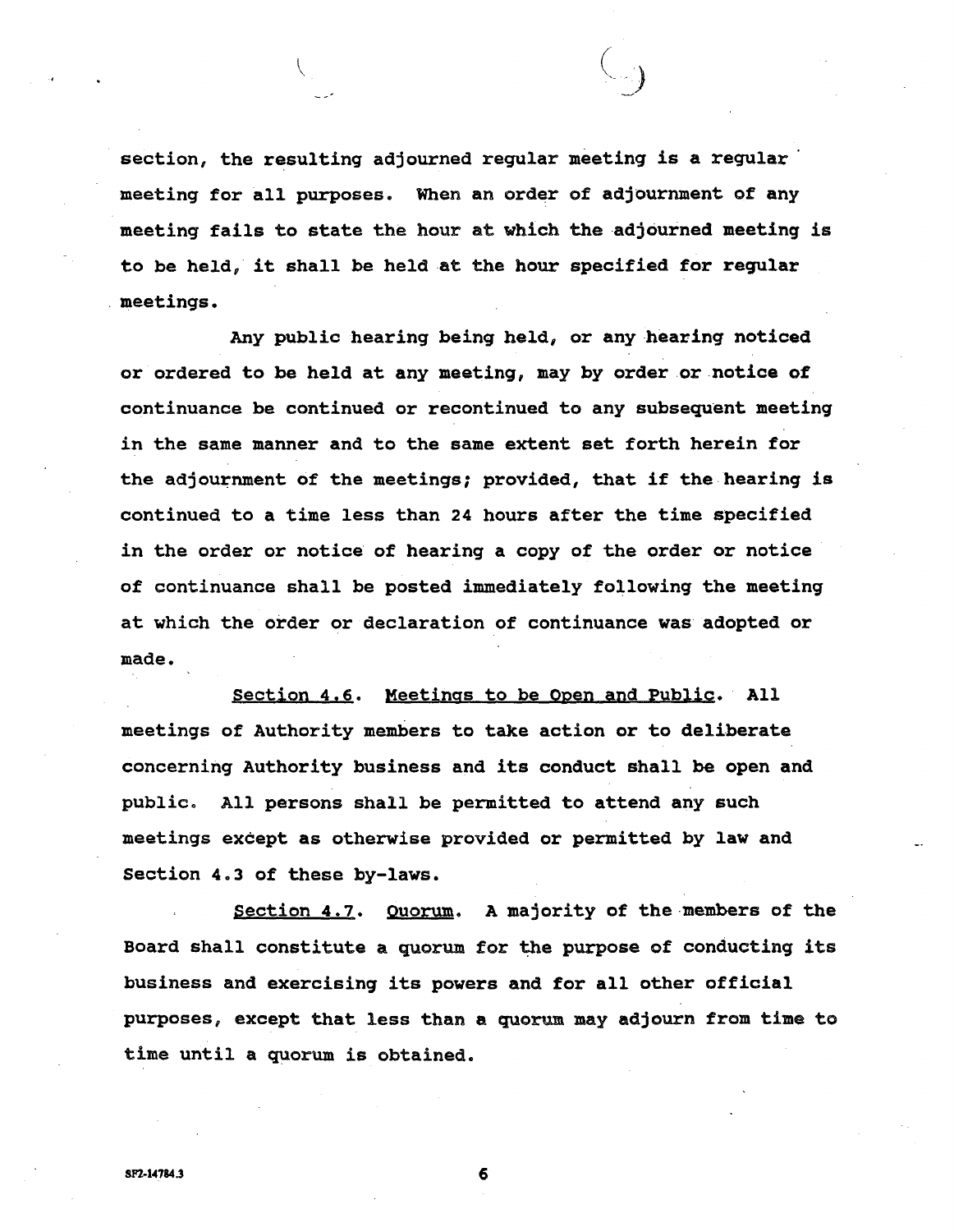Section 4.8. Order of Business. At the regular meetings of the Authority, the following shall be the general order of business:

1. Roll Call

**2.** Approval of Minutes

**3.** Reports

**4.** Unfinished Business

**s.** New Business

**6.** Matters Not Appearing on the Agenda

.7. Adjournment.

Section **4.9.** Parliamentary Procedure. The rules of parliamentary procedure set forth in Robert's Rules of Order shall govern all meetings of the Authority, except as otherwise herein provided.

#### ARTICLE V - AMENDMENTS

Section 5.1. Amendments to By-Laws. These by-laws may be amended by the Authority at any regular or special meeting by majority vote, provided that the proposed amendment to any particular section is included in the notice of such meeting.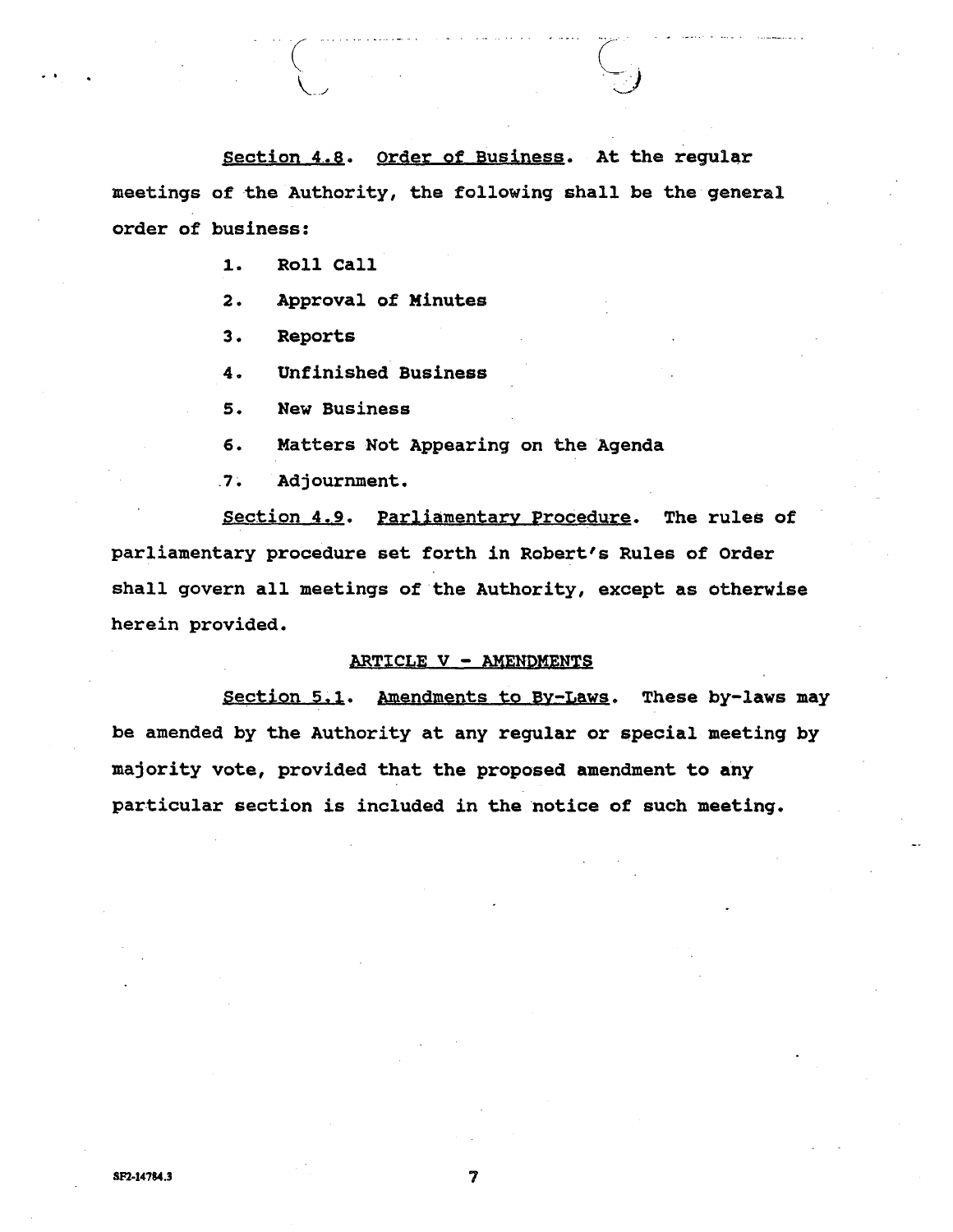## ASSISTANT SECRETARY'S CERTIFICATE RE: BY-LAWS

I, PAUL T. SCANNELL, Assistant Secretary of the San Mateo County Joint Powers Financing Authority, hereby certify that the foregoing is a full, true and correct copy of the bylaws of said Authority duly adopted on May 19, 1993.

Said by-laws, as adopted on such date, have not been amended, modified or rescinded, and the same are now in full force and effect.

Dated: February 11, 1999.

*() Scannel* 

*(* 

Assistant Secretary of the San Mateo County Joint Powers Financing Authority